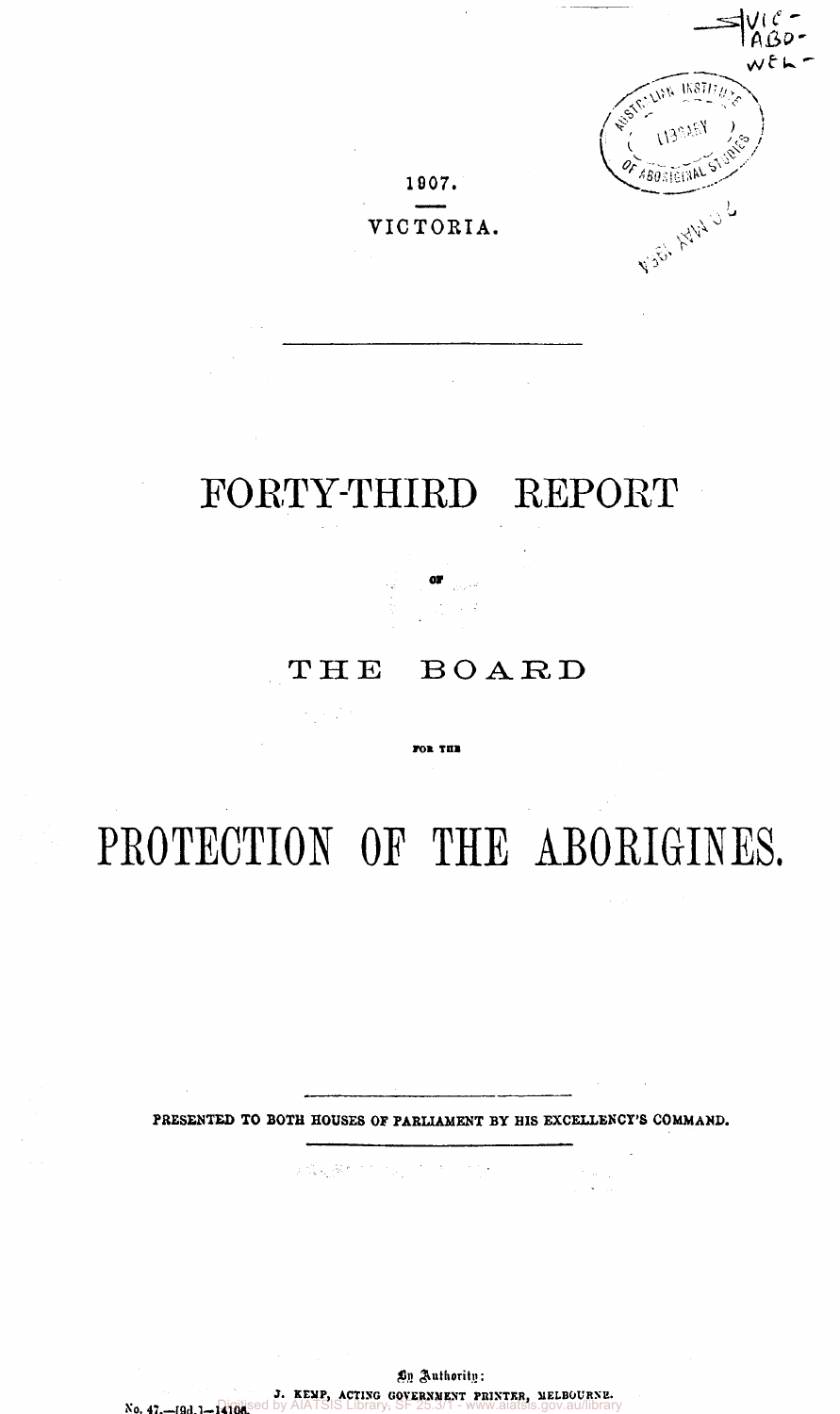### **MEMBERS OF THE BOARD FOR THE PROTECTION OF ABORIGINES.**

 $\frac{1}{2}$ 

**The Honorable the Chief Secretary, Chairman. H. P. Keogh, Esq., M.L.A., Vice-Chairman. Mrs. Anne F. Bon. W. Anderson, Esq. G. H. Bennett, Esq., M.L.A. W, D. Beazley, Esq., M.L.A. The Honorable E. H. Cameron, M.L.A. The Honorable W. A. Watt, M.L.A. W. E. Morris, Esq.** 

# **WM. J. DITCHBURN,**

**Acting Secretary.** 

**APPROX1MATE COST** *OF* **REPORT**  *£. s. d.*  **Preparation—Not given. Printing (400 copies) 7 0 0**   $\bullet$  $\bullet\bullet$  $\ddot{\phantom{a}}$  $\bullet$  $\bullet$  $\ddot{\bullet}$  $\ddot{\phantom{a}}$  $\mathbf{a}$  $\bullet\bullet$ 

Ñ,

Digitised by AIATSIS Library, SF 25.3/1 - www.aiatsis.gov.au/library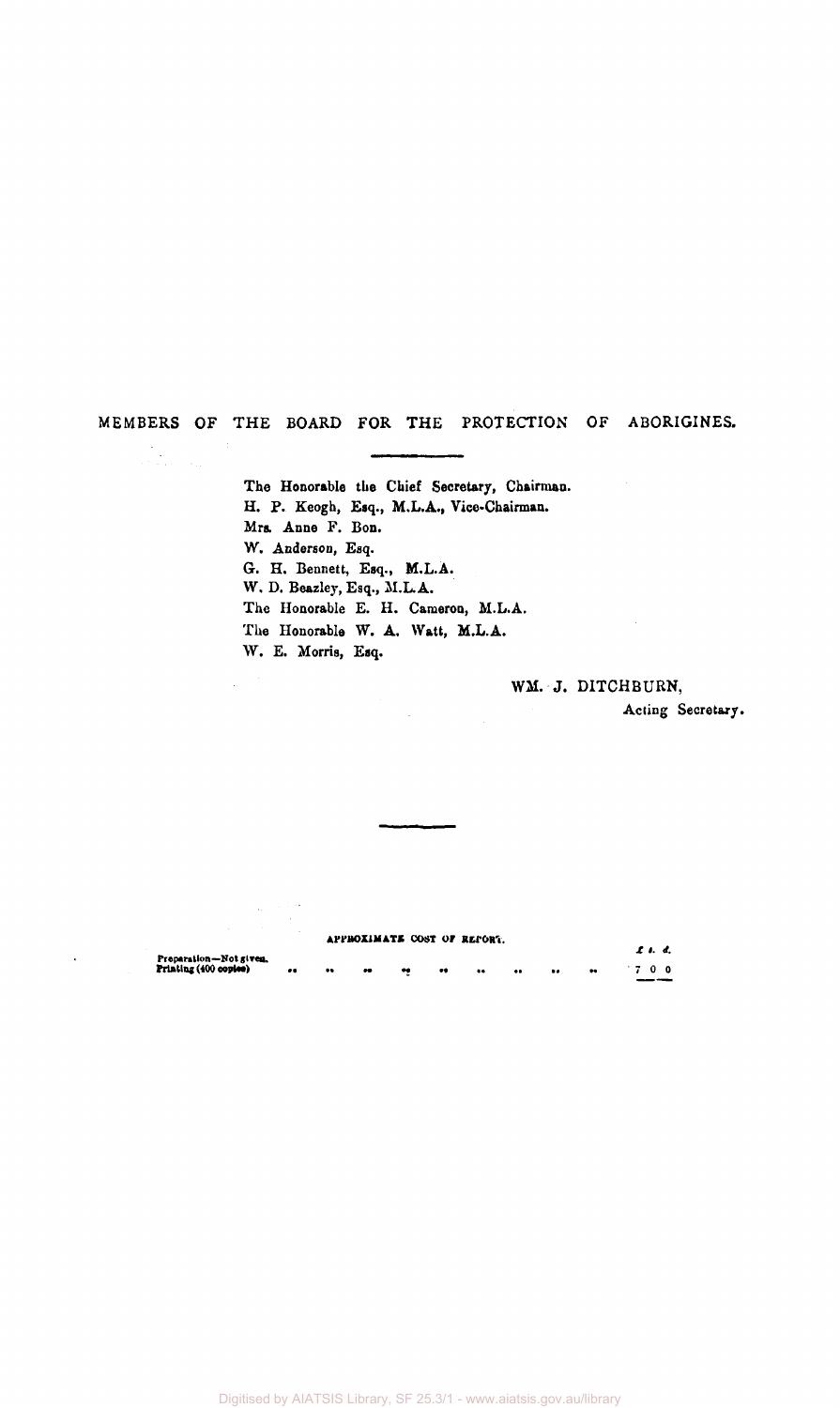# REPORT.

#### Melbourne, 1st October, 1907.

MAY IT PLEASE YOUR EXCELLENCY.

The Board for Protection of the Aborigines have the honour to submit for Your Excellency's consideration their Forty-third Report on the condition of the Aborigines of this State, together with the reports from the managers of the stations and other papers.

1. The Board have held nine meetings during the past year.

Mr. F. R. Godfrey, who had been a member of the Board for many years, resigned his position on the 24th June, 1907. The Reverend F. A. Hagenauer, who had been General Inspector and Secretary for some years, retired from the Board's service on the 30th September, 1906.

2. The number of Aborigines and half-castes under the care of the Board on the 30th June, 1907, was  $270$ , as per statement annexed :-

|                 | <b>Station.</b>         |          |                         |          | Total. |          | Атегате<br>Attendance. |
|-----------------|-------------------------|----------|-------------------------|----------|--------|----------|------------------------|
| Coranderrk      |                         |          |                         |          | 59     | $\cdots$ | 58                     |
| Lake Condah     |                         | $\cdots$ |                         |          | 53     | $\cdots$ | 39                     |
| Lake Wellington | $\bullet\bullet\bullet$ |          |                         | $\cdots$ | 20     |          | 25                     |
| Lake Tyers      |                         |          |                         |          | 69     |          | 52                     |
| Framlingham     |                         | $\cdots$ | $\bullet\bullet\bullet$ |          | 18     |          | 18                     |
| Depôts-         |                         |          |                         |          |        |          |                        |
| Goyura          |                         |          |                         |          | 13     |          |                        |
| Koondrook       | $\cdots$                |          | $\cdots$                |          |        |          |                        |
| Lindenow        |                         |          |                         |          | 3      |          |                        |
| Mildura         |                         |          |                         |          | 14     |          |                        |
| Swan Hill       |                         |          |                         |          | 15     |          |                        |
| Wahgunyah       |                         |          |                         |          | 5      |          |                        |
|                 |                         |          |                         |          |        |          |                        |
|                 | Total                   |          |                         |          | 270    |          |                        |
|                 |                         |          |                         |          |        |          |                        |

Statement showing the number of blacks and half-castes under the care of the Board :— Hall-Castes.

|                                             |        |          |          | Blacks. | Half-Castes | Total. |
|---------------------------------------------|--------|----------|----------|---------|-------------|--------|
| Number at stations, &c., on 30th June, 1906 |        |          | $\cdots$ | 194     | 81          | 275    |
| Births during 1906-7                        |        | $\cdots$ |          | 5       | 3           | 8      |
|                                             | Totals | $\cdots$ |          | 199     | 84          | 283    |
| Died during 1906-7                          |        |          |          | 10      |             | 13     |
| Present number<br>                          |        |          |          | 189     | 81          | 270    |

3. The returns of births, marriages, and deaths were as follow:—

|                     | Station. |                         |                         | Births. |                         | Marriages. |                         | Deaths. |
|---------------------|----------|-------------------------|-------------------------|---------|-------------------------|------------|-------------------------|---------|
| Coranderrk          |          |                         | $\bullet\bullet\bullet$ |         | $\bullet\bullet\bullet$ |            |                         | 2       |
| Lake Condah         |          | $\bullet\bullet\bullet$ | $\cdots$                |         |                         |            | $\bullet\bullet\bullet$ |         |
| Lake Wellington     |          | $\bullet\bullet\bullet$ | $$                      |         | $\cdots$                |            |                         | 3       |
| Lake Tyers          | $\cdots$ | $$                      |                         | 5       | $\cdots$                | 4          |                         |         |
| Depots<br>$\ddotsc$ |          |                         |                         |         |                         |            |                         |         |
|                     |          |                         |                         |         |                         |            |                         |         |
|                     | Totals   |                         |                         | 8       |                         | 4          |                         | 13      |
|                     |          |                         |                         |         |                         |            |                         |         |

4. The Board decided to obtain from the Penal Department the clothing and other articles not included in the annual contracts, and other stores from the contractors under the Tender Board. Tenders for the supply of provisions to the several stations were also obtained through the Tender Board. The reports received from the managers regarding the goods supplied were satisfactory,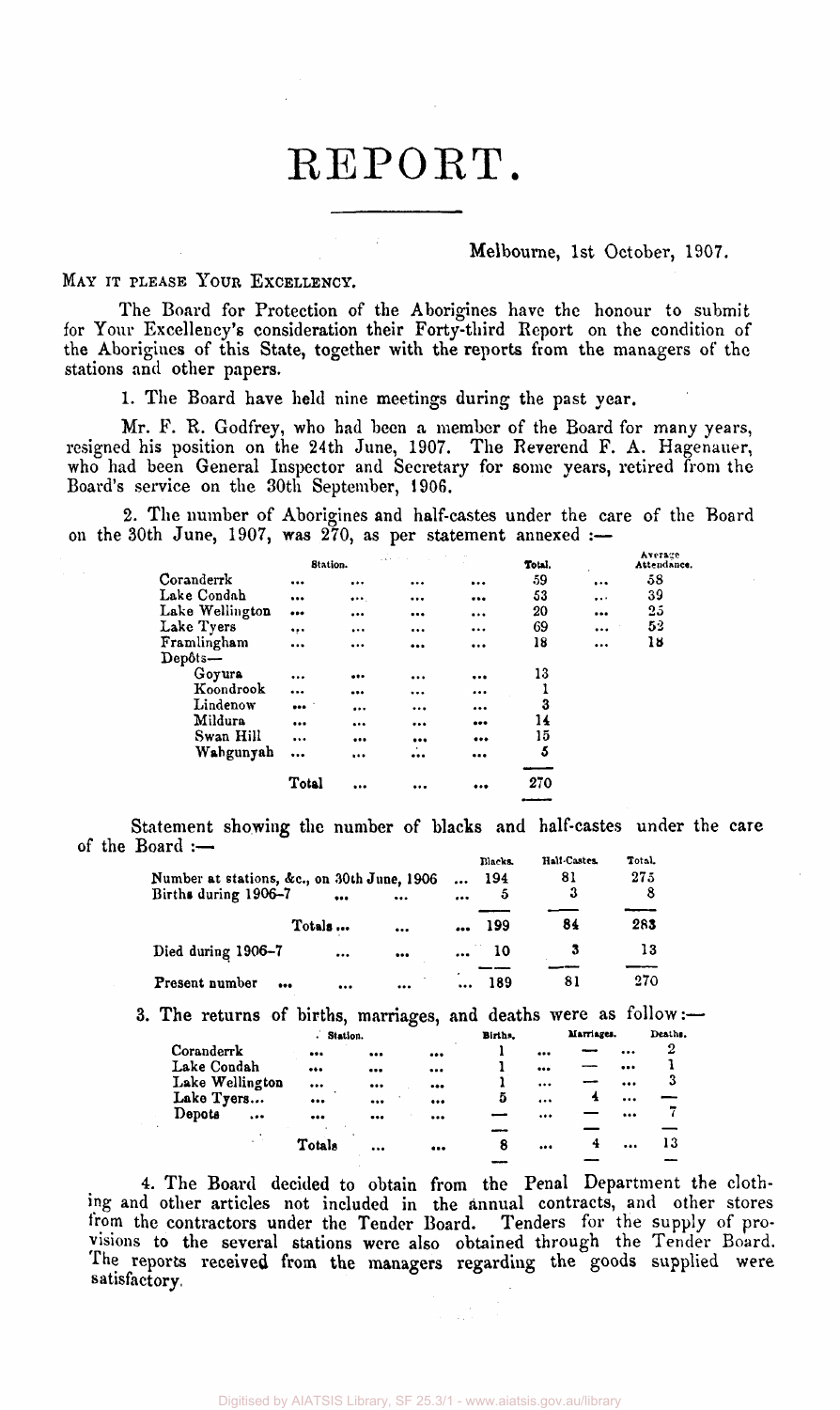5. A tabulated statement showing the amount expended in administering to the wants of the aborigines for the past seventeen years is appended. STATEMENT OF AMOUNTS VOTED BY PARLIAMENT, OF REVENUE RECEIVED, AND OF NET COST

|  |  | OF BOARD FROM 1891 TO 1907. |  |  |
|--|--|-----------------------------|--|--|

| Year. |          | Amount Voted. |             |                       | Amount Expended. |     |    | Unexpended Vote. |                  | Revenue from Sale of<br>Produce, &c., paid into<br>Treasury. |       |                      | Net Cost of Board  |                                     |
|-------|----------|---------------|-------------|-----------------------|------------------|-----|----|------------------|------------------|--------------------------------------------------------------|-------|----------------------|--------------------|-------------------------------------|
|       |          | £             | \$.         | d.                    | £                | \$. | d. | £                | 8.               | d.                                                           | £     | s.                   | $\boldsymbol{d}$ . | £<br>$\boldsymbol{d}$ .<br>ε.       |
| 1891  |          | 8,883         | $\bf{0}$    | $\boldsymbol{\theta}$ | 8,692            | 4   | 5  | 190              | 15               | 7                                                            | 1,061 | 3                    | 5                  | 7,631<br>$\Omega$                   |
| 1892  |          | 7,800         | 0           | $\bf{0}$              | 6,745            | 6   | 7  | 1,054            | -13              | 5                                                            | 1,124 |                      | 3                  | 5,621<br>ã<br>4                     |
| 1893  |          | 6,788         | $\mathbf 0$ | 0                     | 5,578            | 0   | 5  | 1,208            | -19              |                                                              | 487   | $\bf{0}$             | 3                  | 5,091<br>$\overline{2}$<br>$\Omega$ |
| 1894  |          | 5,600         | $\mathbf 0$ | 0                     | 5,596            | 7   | 10 | 3                | 12               | 2                                                            | 414   | 2                    | 8                  | 5.182<br>5<br>2                     |
| 1895  | $\cdots$ | 5,630         | $\Omega$    | 0                     | 5,515            | 19  | 9  | 114              | 0                | 3                                                            | 560   | 15                   | 4                  | 4,955<br>5<br>4                     |
| 1896  |          | 5,501         | $^{\circ}$  | $\bf{0}$              | 5,459            | 17  | 3  | 41               | $\boldsymbol{2}$ | 9                                                            | 409   | 10                   | 6                  | 5,050<br>ĥ.<br>9                    |
| 1897  | $\cdots$ | 5,497         | 0           | 0                     | 5,407            | 7   | 5  | 89               | 12               |                                                              | 442   | 11                   | 7                  | 4.964<br>15<br>10                   |
| 1898  | $\cdots$ | 5,515         | $\Omega$    | 0                     | 5,451            | 14  | 10 | 63               | 5                | 2                                                            | 215   | 10                   | $\Omega$           | 5,236<br>4<br>10                    |
| 1899  | $\ddots$ | 5,523         | 0           | $\bf{0}$              | 5,080            | 17  | 4  | 442              | $\bf{2}$         | 8                                                            | 301   | 13                   |                    | 4,779<br>4<br>3                     |
| 1900  | $\cdots$ | 5,483         | $\Omega$    | $\Omega$              | 4,845            | 0   | 4  | 639              | 19               | 8                                                            | 181   | 14                   | 6                  | 4,663<br>5.<br>10                   |
| 190i  |          | 5,300         | 0           | $\Omega$              | 4.704            | 12  | 9  | 595              | 7                | 3                                                            | 326   | 10                   | 11                 | 4,378<br>10<br>L                    |
| 1902  |          | 5,182         | 0           | 0                     | 4,633            | 7   | 7  | 548              | 12               | 5                                                            | 431   | $\tilde{\mathbf{a}}$ | 3                  | 4.202<br>$\boldsymbol{2}$<br>4      |
| 1903  | $\cdots$ | 4,870         | 0           | 0                     | 4,810            | 4   | 7  | 59               | 15               | ő                                                            | 630   | 11                   | 4                  | 4.179<br>13<br>3                    |
| 1904  | $\cdots$ | 4,703         | $\Omega$    | 0                     | 4,406            | 15  | 9  | 296              | 4                | 3                                                            | 622   | 18                   | 9                  | 3,783<br>$\Omega$                   |
| 1905  | $\cdots$ | 4,569         | 0           | $\bf{0}$              | 4.152            | 18  | 0  | 416              | $\boldsymbol{2}$ | 0                                                            | 354   | 16                   | 3                  | 3,798<br>9                          |
| 1906  | $\cdots$ | 4,359         | $\bf{0}$    | 0                     | 4,324            | 10  | 11 | 34               | 9                |                                                              | 359   | 11                   | 5                  | 3,964<br>19<br>6                    |
| 1907  | $\cdots$ | 4,087         | 0           | Ω                     | 4,078            | 4   | 8  | 8                | 15               | 4                                                            | 512   | 8                    |                    | $3,565$ 16<br>7                     |

6. A detailed statement of the expenditure in connexion with each station is given in Appendix VI.

7. The revenue received and paid into the Treasury was as follows :—

|    | From Coranderrk- |           |          |          |                         |            |   |    |
|----|------------------|-----------|----------|----------|-------------------------|------------|---|----|
|    | Sale of Stock    |           | $\cdots$ |          |                         | £75        |   | -0 |
|    | ,,               | Hops      |          |          |                         | $435$ 11 7 |   |    |
| ,, | Framlingham-     |           |          |          |                         |            |   |    |
|    | Grazing Fees     |           |          |          | $\bullet\bullet\bullet$ |            | 9 |    |
|    | Office           | $\ddotsc$ |          | $\cdots$ | $\cdots$                | 0          |   | 6  |
|    |                  |           | Total    |          |                         | £512       |   |    |

8. In connexion with each station, except Coranderrk, a large amount of revenue has, for many years, been received from the sale of stock and other produce, but the expenditure of the money did not immediately come within the purview of the Board. It has been decided that the revenue from those stations should be forwarded to the Office, where the accounts for each establishment will be dealt with.

9. The areas of land reserved for the use of the aborigines are as follow :—

| Coranderrk      | $\ddotsc$ |          |          |                         |                         | <br>$\cdots$                | Acres<br>2,400 |
|-----------------|-----------|----------|----------|-------------------------|-------------------------|-----------------------------|----------------|
| Lake Condah     |           |          |          | $\bullet\bullet\bullet$ |                         | <br>ه مو                    | 2,050          |
| Lake Tyers      | $\ldots$  | $\cdots$ | $\cdots$ |                         |                         | <br>$\cdots$                | 4,000          |
| Lake Wellington |           | $\cdots$ | $\cdots$ |                         |                         | <br>                        | 860            |
| Colac           | $\ddotsc$ |          | $\cdots$ | $\cdots$                | $\cdots$                | <br>                        | 20             |
| Gayfield        | $\ddotsc$ | $\cdots$ |          |                         |                         | <br>$\bullet\bullet\bullet$ | 2,000          |
| Framlingham     | $\cdots$  |          |          |                         |                         | <br>                        | 548            |
| Lake Moodemere  |           |          |          | $\bullet\bullet\bullet$ | $\bullet\bullet\bullet$ | <br>$\cdots$                | 21             |
|                 |           |          |          |                         |                         |                             | 11,899         |

The reservation of the following areas, which were no longer required for the aborigines, has been revoked :—

#### Duneed, 1 acre ; Tallageira, 620 acres.

10. With regard to the amalgamation of certain stations, a reference to which was made in the previous Report, the Board proposed to the Government that accommodation be provided at Lake Tyers and Coranderrk, for the blacks now residing at Lake Condah and Lake Wellington Stations. As soon as the aborigines at the latter stations can be so transferred, without undue pressure or the infliction of any hardship upon them, the Board intend to close the stations at Lake Condah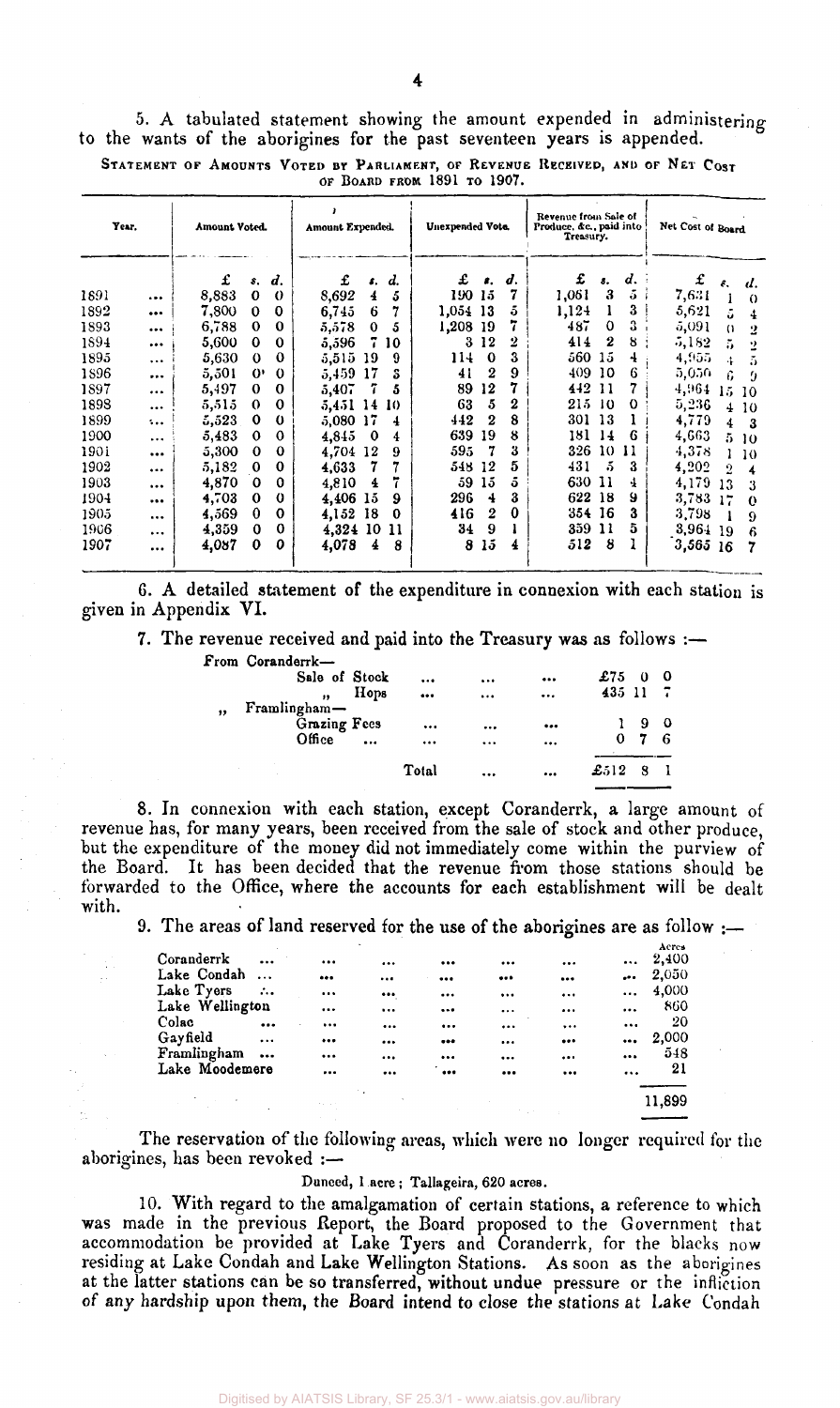and Lake Wellington. The proposal has been approved, and the sum of  $£1,000$ has been placed on the Estimates for the purpose of erecting the necessary buildings at Coranderrk and Lake Tyers. Several families have left Lake Wellington Station for Lake Tyers, where houses have recently been built. Preparations are being made for the erection of several cottages at Coranderrk and Lake Tyers, to accommodate the aborigines now at the stations to be closed, and as soon as the aborigines have been transferred, the Board would be able to hand over to the Government about 2,900 acres of land, worth probably  $\pounds15,000$ . Further, the closing of those stations would enable the Board to effect considerable economies, and thus reduce the annual expenditure.

11. The education of the children, with the exception of those at Lake Wellington Station, where a private teacher is employed by the Board, has been attended to by the Education Department. The school at Lake Condah Station, which was half-time, has been made a full-time one, and a better result is therefore expected. At Lake Tyers Station the children are making good progress with their work.

I have the honour to be,

Your Excellency's most obedient servant,

H. P. KEOGH, Vice-Chairman

# His Excellency the Lieutenant-Governor, Sir John Madden, K.C.M.G., &c, &c.

最大の特に

#### APPENDIX I

Coranderrk Aboriginal Station, 1st July, 1907.

SIR,

I have the honour to forward you my Annual Report of this Station for the twelve months ended 30th June, 1907—

1. You will observe from the statement below that the highest number resident here, including half-castes, was 61, and the lowest number 56, and the daily average for year  $57\frac{1}{2}$ . The number living on the station in each month was as follows :—

| 1906.     |           |          |     |           |             |           | Highest. Lowest. Daily Average. | 1907.    |                      |          | Highest. Lowest. |           |     |           | Daily Average. |
|-----------|-----------|----------|-----|-----------|-------------|-----------|---------------------------------|----------|----------------------|----------|------------------|-----------|-----|-----------|----------------|
| July      | $\cdots$  | $\cdots$ | 58. |           | $\ldots$ 57 | $\cdots$  | 56                              | January  | $\cdots$             |          | -61              | $\ddotsc$ | -56 | $\cdots$  | 59             |
| August    | $\cdots$  | $\cdots$ | 53. | $\cdots$  | 56          | $\cdots$  | -55                             | February |                      | $\cdots$ | 61.              | $\cdots$  | 58  | $\cdots$  | 59             |
| September | $\cdots$  | $\cdots$ | 60  | $\ddotsc$ | 57          | $\cdots$  | 55                              | March    | $$                   |          | 61               | $\cdots$  | -61 | $\ddotsc$ | -61            |
| October   | $\cdots$  |          | 58  | $\ddotsc$ | 58          | $\ddotsc$ | -58                             | April    |                      |          | 58               | $\ddotsc$ | 56  | $\cdots$  | 56             |
| November  | $\ddotsc$ | $\cdots$ | 57  | $\cdots$  | 56          | $\ddotsc$ | 56                              | May      |                      | $\cdots$ | 57.              | $\ddotsc$ | -57 | $\cdots$  | 57             |
| December  | $\cdots$  | $\cdots$ | 57  | $\ddotsc$ | 55          | $\ddotsc$ | 56                              | June     | $\ddot{\phantom{a}}$ | $\cdots$ | 59.              | $\ddotsc$ | 59  | $\cdots$  | -59            |

Included in the above are fourteen half-castes, six of whom do not come under the operation of the Act relating to half-castes, but eight children that do, who, therefore, in due time will have to leave the station and be gradually merged into the general population of white people according to the law.

2. There have been no marriages.

3. Births and deaths.

BIRTH.

| Date.                  | Sex. | Name.                                 | Parents' Names.                         | Colour. |
|------------------------|------|---------------------------------------|-----------------------------------------|---------|
| 22nd January, 1907<br> | М.   | Walter Leslie<br>$\cdots$<br>$\cdots$ | (Albert Darby)<br>(Ellen Darby)<br><br> | Black.  |

| <b>DEATES</b><br>ı. |
|---------------------|
|---------------------|

| Date.                                      | Sex.     | Name.                                 | Colour.                         |                       | Cause of Death. |              | Age.                  |
|--------------------------------------------|----------|---------------------------------------|---------------------------------|-----------------------|-----------------|--------------|-----------------------|
| 28th August, 1906  "<br>20th January, 1907 | F.<br>F. | Catherine Robinson<br>Maggie McLellan | Black<br>$\cdots$<br>Half-caste | Phthisis<br>Paralysis | <br>$\cdots$    | <br><br><br> | 6 years.<br>58 years. |

4. Short religious services have been regularly held every morning, and in addition Sunday School for the children, who are always taught by Mrs. Shaw and my daughters. The religious services are held by myself and the Rev. J. Spittall, Presbyterian minister, of Healesville, and I am glad to be able to say that the natives attend very regularly and join heartily in them.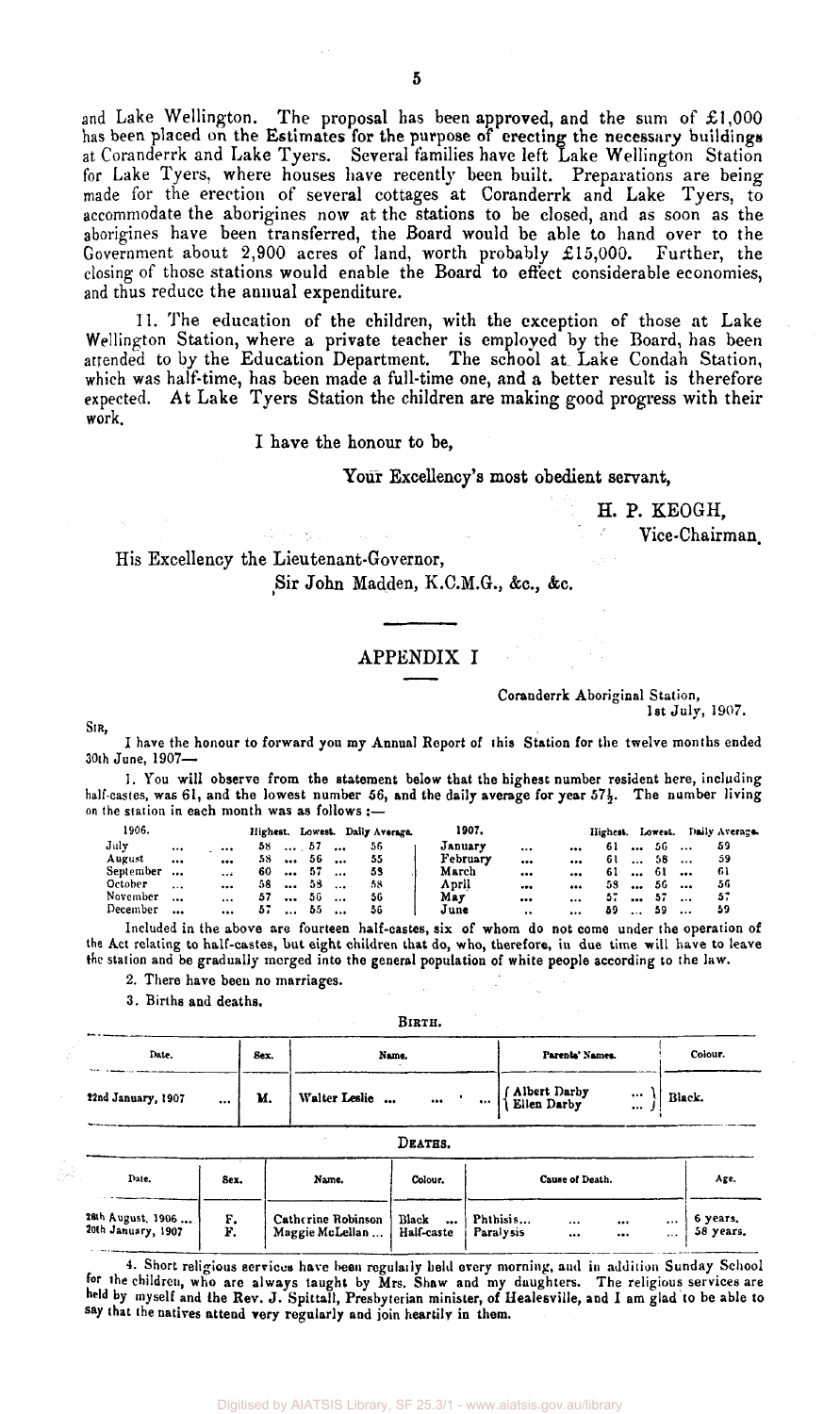5. All the children of school age (10) continue to attend the State school, and, upon the whole, make good and satisfactory progress in the elementary subjects taught.

6. The land reserved for the use of the natives still consists of about 2,000 acres, but it should always be remembered that about one-third is frequently covered with flood water in the winter and spring months, thus reducing the grazing area for the cattle at that time of the year. The reserve is divided into twelve paddocks varying in size from 6 to about 300 acres.

7. The natives are not very good farmers, and it is rather difficult to keep them steadily at anything like farm and hop garden work. I, however, manage to cultivate about 30 acres of oats, wheat, potatoes, and hops; the latter being the most profitable, and realized last season £435 lls.7d. net, which, with £75 for the sale of surplus cattle, makes a total of £510 11s. 7d. That sum was, as usual, paid into the Treasury.

8. The stock consists of the following:—42 cows, 4 calves, 36 heifers, 39 steers. 3 bulls, 6 working bullocks, and 12 horses; total, 142.

We generally milk about twelve or fourteen cows daily for the use of the whole station, so that there is always a good supply of milk available for those who desire it.

We have killed the following number of cattle for meat, namely :- 4 cows, 3 heifers, 21 steers; total, 28. The meat is served twice a week at the rate of one pound per day for each adult, and half-apound per day for children over ten years of age.

9. Buildings.-Besides the managers and teachers houses and church there are twenty houses for the use of the natives, as well as all necessary station outbuildings, such as store-rooms, butcher's shop, stable, and harness-rooms, &c. With one or two exceptions the houses are kept fairly clean, but some of them would soon fall into untidy habits if not regularly looked after. All the weatherboard houses, also the church, including windows and doors, have recently received a good coat of white paint, and their neat appearance is much improved thereby.

10. The work of the hop garden, as well as the farm and station, is done by the natives, and to encourage them in habits of industry they are paid a small amount in wages every month according to (he time they work. They also receive a liberal supply of rations of bread, butchers' meat, oatmeal, rice, tea and sugar, &c. ; also all necessary medical comforts and attendance free. Some of them, too, earn a considerable amount of money in the summer months by the sale of boomerangs and baskets, &c., to visitors.

11. As they are all now so liberally supplied with all the necessaries of life they have no need to hunt for native game as in former years.

12. There is still occasionally some little trouble by the men getting intoxicating drink, and some white persons, as well as the blacks, resort to very cunning devices to get it, and it is therefore very difficult to obtain the conviction of those who supply it.

13. In conclusion, and on behalf of the natives, I have to thank you and the Board for the continued supply of all things necessary for the comfort and well-being of the people.

#### I have the honour to be, Sir,

Your obedient servant.

The Acting Secretary, Board for Aborigines, Melbourne.

JOSEPH SHAW.

## APPENDIX II.

#### Mission Station, Lake Condah, Milltown, 16th July, 1907.

SIR,

 $\mathcal{A}=\mathcal{A}$  ,

v.ul  $\sim 10$ 

I herewith beg to forward my Annual Report with reference to the Aborigines and the management of this station for the year ending 30th June, 1907.

1. The attendance during the past twelve months was as follows :  $-$ 

 $\mathcal{V}^{(1)}\left(\mathcal{E}\right)$  (Signal expansion)

| 1906.              |                         | Number.                        | 1907.           |          | Number.          |
|--------------------|-------------------------|--------------------------------|-----------------|----------|------------------|
| July<br>$\cdots$   |                         | -36<br>$\cdots$                | January         | $\cdots$ | $\cdots$ 42      |
| August<br>$\cdots$ |                         | -36<br>$\cdots$                | February        |          | - 42<br>$\cdots$ |
| September          | $\bullet\bullet\bullet$ | -39<br>$\cdots$                | March<br>       |          | -42<br>$\cdots$  |
| October<br>$-0.05$ | $\cdots$                | -36<br>$\bullet\bullet\bullet$ | April<br>       |          | 42<br>$\cdots$   |
| November           |                         | -36<br>$\cdots$                | May<br>$\cdots$ |          | -38<br>$\cdots$  |
| December           | $\cdots$                | $\ldots$ 42                    | June<br>        | $\cdots$ | 38<br>$\cdots$   |

Total number on the list, S3.

# $\omega \in \mathbb{R}^{3}_{0,1}$  . We 2. Marriages, Births, and Deaths.

(a) MARRIAGES.

*Nil.* 

#### $(b)$  BIRTHS.

| $\sim$ $\sim$<br>Date                        | Sex.     | Name.                                                        | Parents Name.                                                                                                           | Colour.          |
|----------------------------------------------|----------|--------------------------------------------------------------|-------------------------------------------------------------------------------------------------------------------------|------------------|
| 29th July, 1906<br><br>21st August, 1906<br> | M.<br>М. | Hugh James Edward<br><b>Ernest Alfred August</b><br>$\cdots$ | Daniel Courtwine<br>Catharine Courtwine<br>$\cdots$<br><br>$\hat{f}$ Ernest Mobourne<br>$\cdots$<br>Maggie Mobourne<br> | Black.<br>Black. |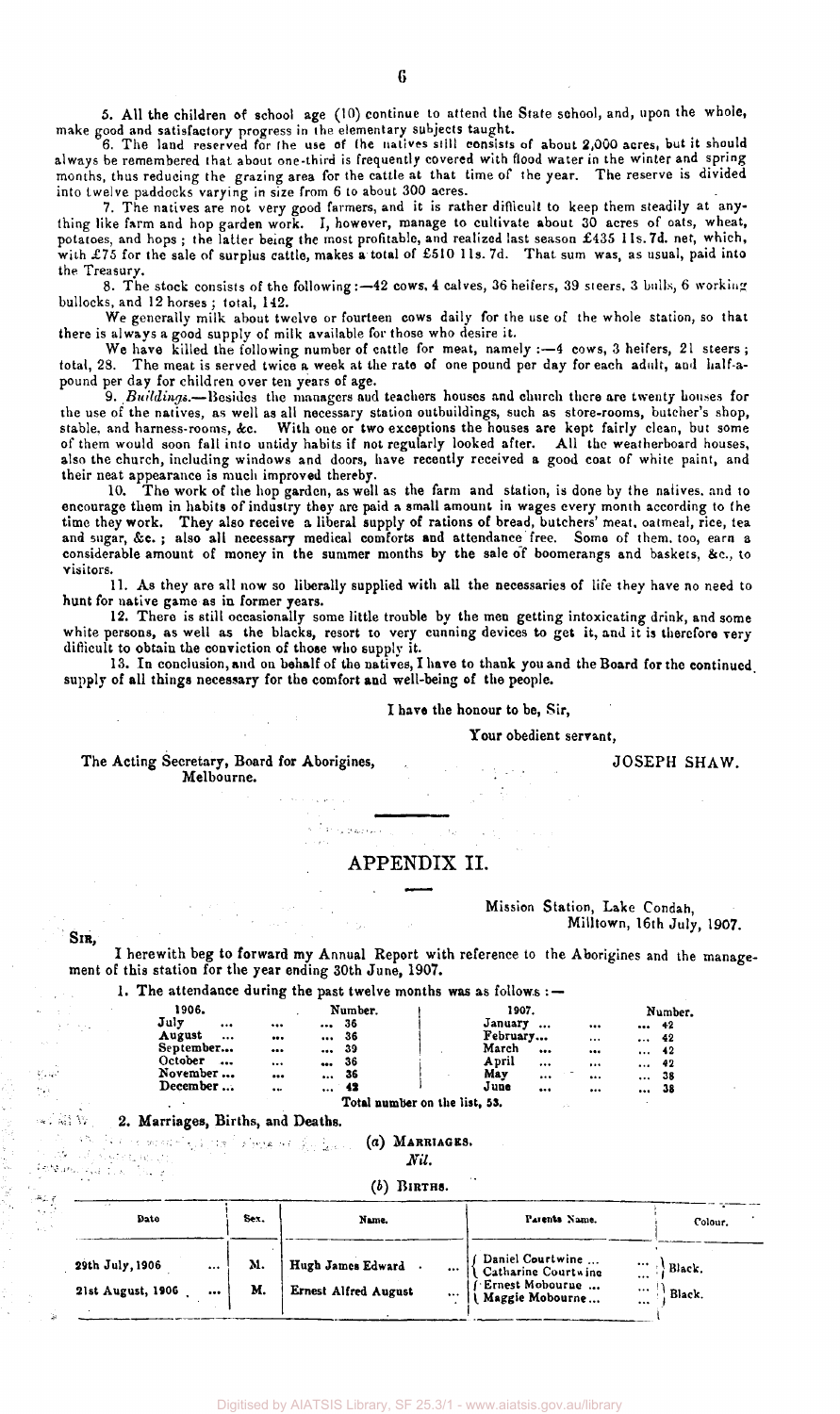$(c)$  DEATHS.

| Date.            | Sex. | Name.                                             | Colour. | Cause of Death. | Age.      |
|------------------|------|---------------------------------------------------|---------|-----------------|-----------|
| 27th April, 1907 | M,   | Ernest Alfred August Black  Pneumonia<br>Mobourne |         | $\cdots$<br>    | S months. |

3. Religious instruction was imparted daily. Our days during the week begin with public prayers. On Sundays we have full church service morning and evening, as well as Sunday school in the afternoon. All these meetings are regularly attended by young and old.

4. Secular instruction is given by a teacher employed by the Education Department, and as the school, which was worked on the half-time system, has now been made a full-time one, and as an able and energetic teacher has been appointed, Miss Boston will soon make her mark among the children, who are mostly bright, intelligent, and fond of her.

5. The stock on hand is as follows :—Cows, 41 ; calves, 45 ; heifers, 25 ; steers, 36; bull, 1 ; ewes, 49 ; lambs, 24 ; wethers, 10 ; ram, 1 ; horses, 7.

# *Statement of Receipts and Disbursements for the year ended 30th June,* 1907.

 $\mathbf{1}$ *Or.*  **DISBURSEMENTS** 

| ---                           | ---------- |                         |                   |       |                          | $\cdots$                                |          | _                       |          |                         |     |                |            |
|-------------------------------|------------|-------------------------|-------------------|-------|--------------------------|-----------------------------------------|----------|-------------------------|----------|-------------------------|-----|----------------|------------|
|                               |            |                         | £                 | л.    | d.                       |                                         |          |                         |          |                         | £   | $\mathbf{f}$ . |            |
| To Balance forward            |            |                         | <br>41            | - 7   | - 9                      | By Stores                               | $\cdots$ | $\cdots$                |          |                         | 29  | $\theta$       | -6         |
| Sale of Wool<br>$\bullet$     |            | $\bullet\bullet\bullet$ |                   | 22 15 |                          | "Stock                                  |          |                         |          |                         |     | 34 16 0        |            |
| Sale of Hides<br>$\bullet$    | $\cdots$   |                         | <br>18            | 9     | - 0                      | Wages<br>,,                             |          | $\cdots$                | $\cdots$ |                         | 6   | 2              | - 0        |
| Sale of Bark<br>$\bullet$     |            | $\cdots$                | <br>13            | 4     | - 0                      | ,, Cultivation                          |          | $\bullet\bullet\bullet$ | $\cdots$ | $\bullet\bullet\bullet$ |     | 6-16-          | $^{\circ}$ |
| Sale of Stock<br>$\mathbf{H}$ |            |                         |                   | - 10  | - 6                      | <b>Travelling Expenses</b><br>$\bullet$ |          |                         |          |                         |     | 0 19           |            |
| Grazing Fees<br>$\bullet$     | $\cdots$   | $\cdots$                | <br>$\frac{1}{2}$ | 8     | - 6                      | <b>Bank Charges</b><br>$\bullet$        |          |                         |          | $\cdots$                | 2   |                |            |
|                               |            | $\bullet$               |                   |       |                          | Balance carried forward<br>$^{\bullet}$ |          |                         |          |                         | 22  | $\mathbf{o}$   |            |
|                               |            |                         |                   |       |                          |                                         |          |                         |          |                         |     |                |            |
|                               | Total      |                         | <br>101           | -15   | $\overline{\phantom{a}}$ |                                         |          | Total                   |          |                         | 101 | 15             |            |
|                               |            |                         |                   |       |                          |                                         |          |                         |          |                         |     |                |            |

6. The buildings are the same in number as last year, viz., 25, inclusive of church, school, and mission-house.

7. Seven acres of ground were under cultivation for hay, and 3 for potatoes. The yield of both was not very good, but what was obtained was all used on the station. The orchard yielded a good supply of fruit—the garden also provided vegetables, all of which were used on the station.

8. The work done by the men during the year was chiefly grubbing stumps, clearing off dead timber, gardening, trimming wattle trees, exterminating rabbits and digging burrows. A few men are kept going cutting and carting firewood for the station.

9. The health of the people was fairly good. Their conduct—with the exception of that of two men—was satisfactory.

10. No half-castes are residing here, except those who, with the sanction of the Board, can lawfully do so.

11. The rations and clothing were all of good quality, and on behalf of the blacks I desire to tender my best thanks to the Board therefor.

13. As regards the land belonging to this station, viz., 2,050 acres, I would recommend that the portion which has already been surveyed with a view to reducing the area of the reserve, and which comprises about 1,000 acres, more or less, be given back to the Lands Department before it becomes valueless, owing to all manner of undergrowth which our people can no longer keep in check, as so many of the men are old. The blacks would not object to this, nor would it inflict any hardship on them.

14. As to the removal of the blacks which it is now proposed to carry out, my thirty-five years' experience is, that although natives like to go away at times for a change, they invariably return after a while to their own home, and those who had once or twice to be sent away for correction and for the good of the little community, were never at rest until permission was given to them to return to their own home.

15. There are about 39 who usually reside here all through the year, while the rest come to slay for a time. Frequently they turn up when they are ailing or sick, and when they feel better they are off again. Then there exists a regular network of relationship between the blacks here and the half-castes who live as a little community by themselves about 2 miles from here. These people come over to buy goods from a storekeeper who calls weekly, and on Sundays they attend our church services, while their children come regularly to our day school as well as to our Sunday school.

16. Whatever may be done with regard to removing the blacks from here, it can only be done gradually, especially as a goodly number of them are very old. Those old people cannot last long, and they are opposed to being removed to some other place for the few remaining years of their life.

17. Although all cannot claim to have been born here, yet, with the exception of a very few, they are all Western District blacks.

13. It has been said that some of the blacks here have already asked for permission to be allowed to go to Coranderrk or Lake Tyers. If this is so—although I know nothing about it—I would recommend that they may be allowed to go.

19. I am confident that there is no need to ask the Government or the Board not to do anything that might expose the few remaining blacks to any hardships (whether imaginary or real) which would hasten their finality—for the stamp of an Allwise Providence, that they are doomed to die out, is impressed upon them—and our aid in bringing this about is not needed.

This is known to the authorities, as well as to us.

**I have** the honour to be, Sir,

Your obedient servant,

J. H. STAHLE.

Mr, W. J. Ditchburn, The Acting Secretary B.P.A., Melbourne,

*Dr.* RECEIPTS.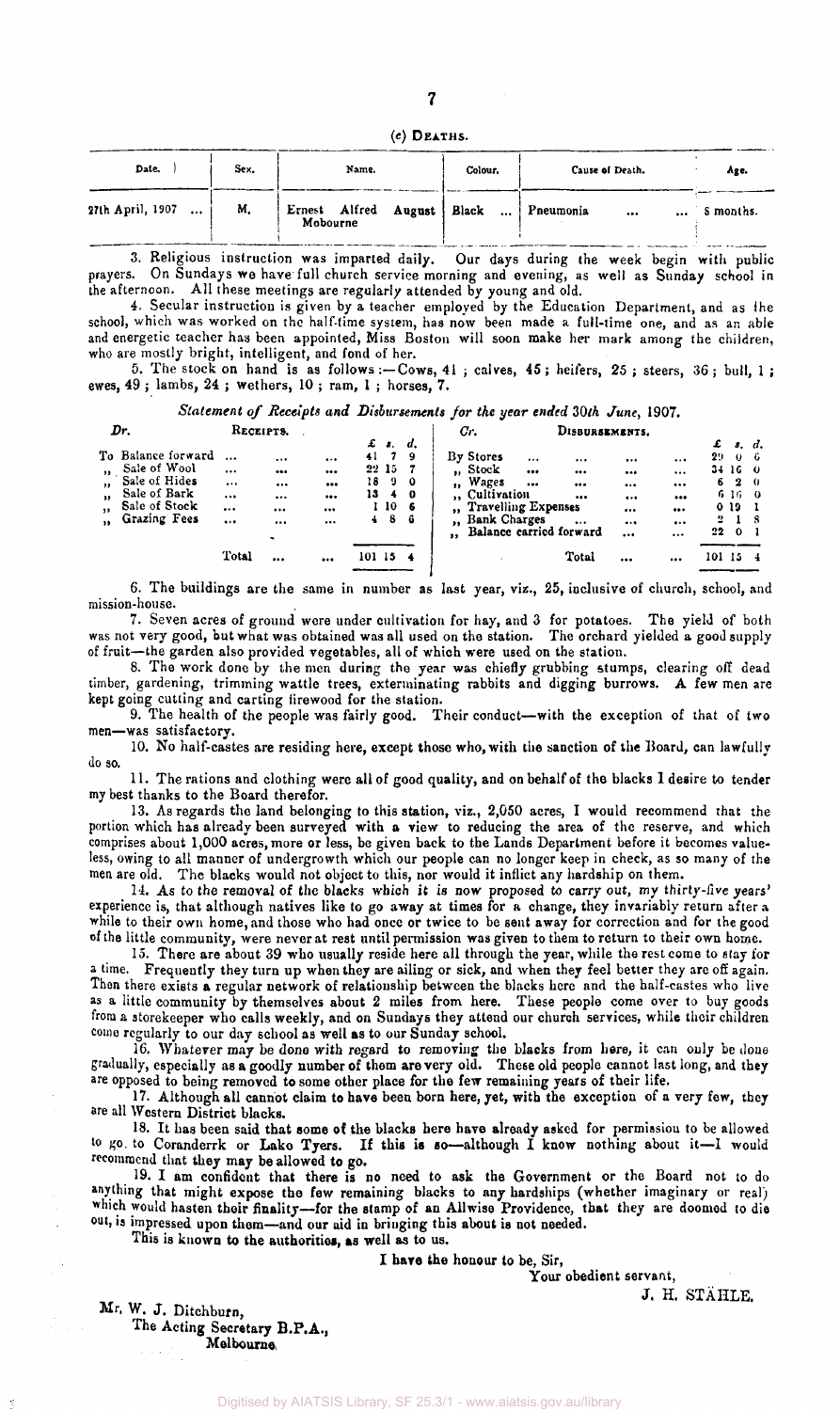# APPENDIX III.

**Ramabyuck, July 3, 1907.** 

#### **The Acting Secretary Board for Protection of Aborigines, Melbourne.**

**I have the honour to forward to you herewith my annual report on the state and work among the aborigines at this station, which is as follows :—** 

|                                                                |                                                        |                                                                                                |                                              | ۰                                            |                                              | ATTENDANCE.               |                                                      | $\Delta$                                                                   |                                                             |                                             |                                                      |                                              |  |
|----------------------------------------------------------------|--------------------------------------------------------|------------------------------------------------------------------------------------------------|----------------------------------------------|----------------------------------------------|----------------------------------------------|---------------------------|------------------------------------------------------|----------------------------------------------------------------------------|-------------------------------------------------------------|---------------------------------------------|------------------------------------------------------|----------------------------------------------|--|
|                                                                |                                                        | 1906.                                                                                          |                                              |                                              |                                              |                           |                                                      |                                                                            | 1907.                                                       |                                             |                                                      |                                              |  |
| July<br>August<br>September<br>October<br>November<br>December | $\cdots$<br>$\cdots$<br><br>$\ddotsc$<br>$\ddotsc$<br> | $\cdots$<br><br>$\bullet\bullet\bullet$<br>$\ddot{\phantom{0}}$<br><br>$\bullet\bullet\bullet$ | Lowest<br>36<br>35<br>$3+$<br>40<br>30<br>32 | <br><br>$\cdots$<br>$\cdots$<br><br>$\cdots$ | Highest.<br>46<br>37<br>30<br>41<br>38<br>32 |                           | January<br>February<br>March<br>April<br>May<br>June | $\bullet\bullet\bullet$<br>$\cdots$<br><br><br><br>$\bullet\bullet\bullet$ | $\cdots$<br>$\cdots$<br><br><br><br>$\bullet\bullet\bullet$ | Lowest.<br>30<br>27<br>27<br>30<br>27<br>25 | <br>$\cdots$<br>$\cdots$<br><br>$\cdots$<br>$\cdots$ | Highest.<br>32<br>27<br>27<br>35<br>27<br>25 |  |
|                                                                |                                                        |                                                                                                |                                              | $\ddot{\phantom{1}}$                         |                                              | MARRIAGES.-Nil.<br>BIRTH. |                                                      |                                                                            |                                                             |                                             |                                                      |                                              |  |
| Date.                                                          |                                                        |                                                                                                | Name.                                        |                                              |                                              | Sex.                      | Colour.                                              |                                                                            |                                                             | Parents.                                    |                                                      |                                              |  |

| 21st August, 1906                                                    | Mariorie<br>$\cdots$                               | $\cdots$ | F.             | Half-caste                   |                                   | Lydia Gilbert.<br>Father-name not given.        |  |
|----------------------------------------------------------------------|----------------------------------------------------|----------|----------------|------------------------------|-----------------------------------|-------------------------------------------------|--|
|                                                                      |                                                    |          | DEATHS.        |                              |                                   |                                                 |  |
| Date.                                                                | Name.                                              |          | Sex.           | Colour.                      | Age.                              | Cause.                                          |  |
| October 25, 1906<br>December 2, 1906<br>Jannary 6, 1907<br>$\ddotsc$ | Bobby Brown<br>Meta<br>$\cdots$<br>Elizabeth Susan | <br><br> | м.<br>F.<br>F. | Black<br>Black<br>Half-caste | 76 years.<br>9 months.<br>l vear. | Debility.<br>Whooping-cough.<br>Whooping-cough. |  |

**3. A s usual, religious services have been held morning and evening, and these, as well as the services on Sunday and Sunday school for children in the morning, have been well attended at all times during the year.** 

**!** 

**4. The school for the aboriginal children residing here is still carried on by Mr. Geissler, the Board's appointed teacher, and although the number of children is small, a great deal of good is done by regular school work.** 

**5. The quantity of land belonging to the Reserve is about 800 acres of inferior grazing land. It is subdivided into three large and four small paddocks ; it is well fenced and stocked with cattle. A great bush fire destroyed nearly all the feed and very much fencing, which has since been repaired. A few head of young cattle were likewise destroyed by the fire. The produce from the small paddocks, such as potatoes, vegetables, etc., for the people, and hay for the horses, has all been used here, and nothing has been sold.** 

**6. There are about 86 head of cattle of all kinds on the reserve, including eighteen milking cows. Twelve head of cattle were sent to Lake Tyers station, which at lowest estimate were worth at least £5 per head, or £6 0 in all. We killed for the supply of meat twenty head of the best stock, which would be**  valued of £100 sterling.

**The accounts are as follows :—** 

**SlR,-**

| By Medicines, &c.                                              |                                      |                                      | $\mathcal{L}$ s.d. |                              |                                  |
|----------------------------------------------------------------|--------------------------------------|--------------------------------------|--------------------|------------------------------|----------------------------------|
| $\ldots$ Stores $\ldots$<br>"Wages<br>$\sim$<br>,, Cultivation | $\cdots$<br>$\cdots$<br>$\cdots$<br> | $\cdots$<br><br>$\cdots$<br>$\cdots$ |                    | $1 \t3 \t6$<br>11175<br>1366 |                                  |
|                                                                | $\cdots$                             | $\cdots$                             |                    |                              |                                  |
|                                                                | Balance                              | " Trav. Expenses<br>$\bullet$        | $\cdots$           |                              | $S_3$ $S_5$<br>2140<br>936<br>8. |

**8. The number of buildings on the station are still the same as last year. Some of them arc out of repairs, and ought to be repaired or taken down, but as the station is to be closed at the end of the year, the matter may be left over.** 

**9. Regarding the state of health among the people, I am happy to say that it has been fairly well. Whooping-cough among the children was severe for some time, and several little ones were taken away. One old man died suddenly whilst on a journey to Bairnsdale. Several families, have left for good to Lake Tyers, and I believe are doing well.** 

**10. I consider that the closing of the station in due time will not give any trouble, for when the people see it must be done they will submit to the direction of the [Board.](http://Bo.-i.rd)** 

**11. In conclusion, I beg to thank the Board for the very good supply of food and clothes to the**  blacks under my care ,and for all the medical help whenever it was required.

**I have the honour to be, Sir,** 

**Your obedient servant,** 

**JOHANNE S HAGENAUER,** 

**Manager.**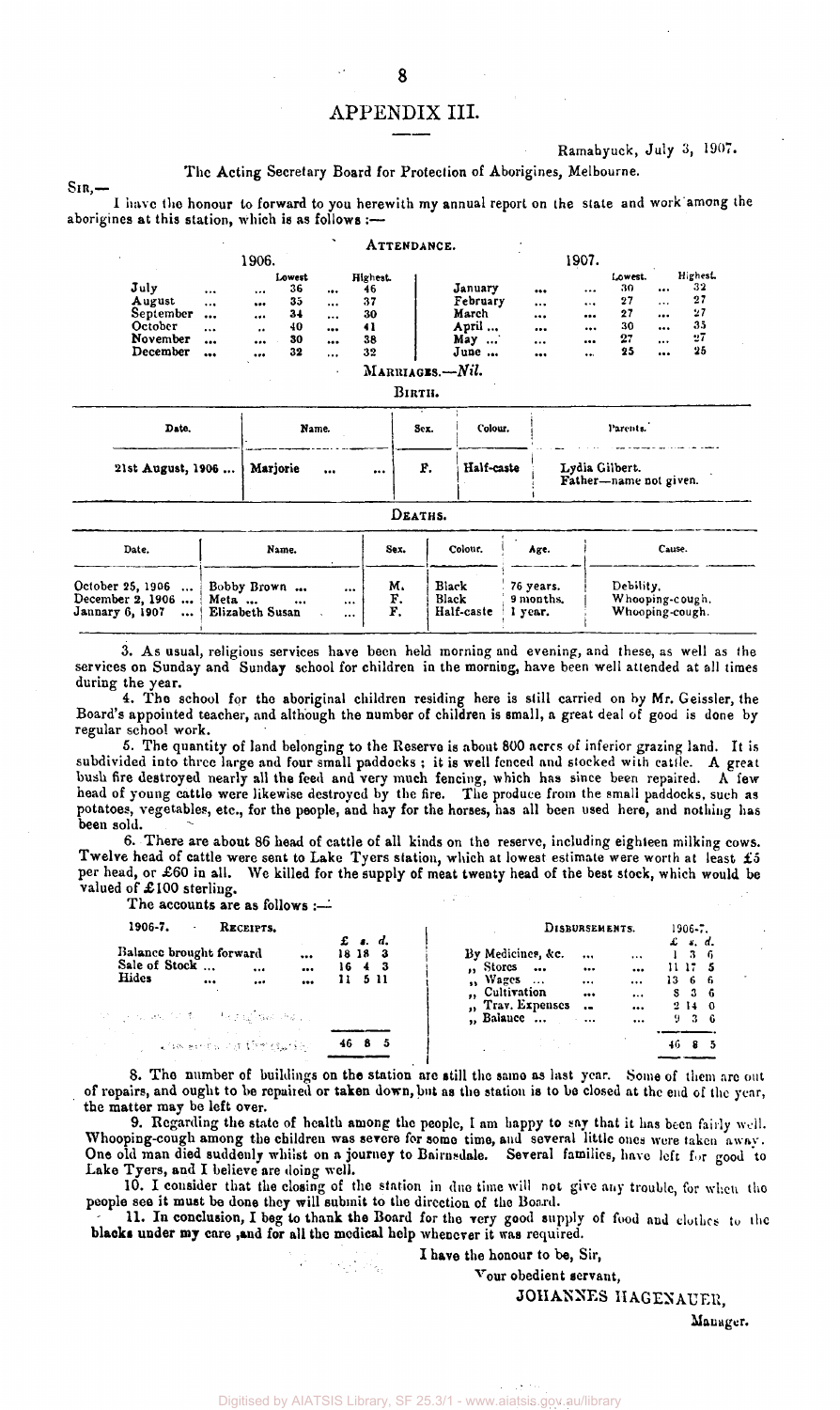#### Mission Station, Lake Tyers, 17th July, 1907.

The Acting Secretary B.P.A.

#### SIR,

I have the honour to forward the Annual Report for the year ended 30th June, 1907.

I. The daily attendance has been as follows :—

|           |          | 1906.    |         |          |          | 1907.                                                     |          |
|-----------|----------|----------|---------|----------|----------|-----------------------------------------------------------|----------|
|           |          |          | Lowest. |          | Highest. | Lowest.                                                   | Highest. |
| July      | . 0.0    | $\cdots$ | 54      |          | 55       | January<br>59<br>$\cdots$<br>$\bullet\bullet\bullet$<br>  | 63       |
| August    | $\cdots$ |          | 55      |          | 56       | February<br>60<br>$\bullet\bullet\bullet$<br><br>$\cdots$ | 60       |
| September | $\cdots$ |          | 55      |          | 57       | March<br>54<br>$\cdots$<br><br>                           | 54       |
| October   |          |          | 50      | $\cdots$ | 51       | April<br>54<br><br><br>$\cdots$                           | 54       |
| November  |          |          | 47      | $\cdots$ | 50       | May<br>56<br>$\cdots$<br><br><br>                         | 56       |
| December  |          | $\cdots$ | 47      | $\cdots$ | 50       | June<br>-36<br><br>$\cdots$<br>                           | 46       |

The daily average was  $52\gamma_x$ .

2. There have been four marriages, as follows:—27th December, 1906, Dick Cooper to Maggie Adjury; 15th January, 1907, Bertrand Stephen to Polly Bull; 30th March, 1907, Charles Green to Lydia Gilbert ; 30th March, 1907, John McDougall to Isabella O'Rourke.

There have been five births, as follows :

#### BIRTHS.

| Date.          |          | Infant's Name.           |          | Sex. | Parents' Name.                       |                       | Colour.                                  |
|----------------|----------|--------------------------|----------|------|--------------------------------------|-----------------------|------------------------------------------|
| 1906.          |          |                          |          |      |                                      |                       |                                          |
| September 29   | $\cdots$ | Daisy Leah               | $\cdots$ | F.   | Colin Hood<br>Ellen Hood             | $\ddotsc$<br>$\cdots$ | Black<br>٠                               |
| October 12     | $\cdots$ | Mildred May              | $\cdots$ | F.   | Thomas Scott<br>Martha Scott         | $\cdots$<br>          | ,,<br>                                   |
| 28<br>December | $\cdots$ | Harry Herbert            | $\cdots$ | M.   | William Johnson<br>Maggie Johnson    | $\cdots$<br>$\cdots$  | $\bullet\bullet$<br>$\ddot{\phantom{1}}$ |
| 1907.          |          |                          |          |      |                                      |                       |                                          |
| May 16         |          | Joseph John<br>$\ddotsc$ | $\cdots$ | М.   | David Mullett<br>Maud Mullett        | $\cdots$<br>          | Half-caste<br>,,                         |
| June 16        |          | Mahel<br>                | $\cdots$ | F.   | John McDougall<br>Isabella McDougall | $\cdots$              | n<br>, ,                                 |

There have been no deaths on the station. We have been singularly free from acute illnesses. In one or two cases of chronic illness we have consulted a doctor. Other cases have been treated on the station.

3. Religious services are held daily. The children have received religious instruction from Miss E. Bulmer. The day school is under the care of Miss Fitzsymon, who is making fair progress with the children.

4. The reserve consists of 4,000 acres of land, part of which, is fenced. We cultivate about twelve acres, four of which is under fruit trees. Five acres were sown with oats for hay. There is a large enclosure of about three acres, which is partly used as a vegetable garden. We had a good crop of hay, which has kept the horses in food during the dry season. We had also a good crop of potatoes, which were issued to the aborigines as long as they lasted.

5. The stock on the station consists of seven head of cattle. The rest of the stock was sold and 100 sheep were bought with the proceeds. There are 209 sheep, uine of which are wethers, one ram, and two horses.

6. STATEMENT OF RECEIPTS AND DISBURSEMENTS FROM 1ST JULY, 1906, TO 30TH JUNE, 1907.

|                                                                  |                               |                                                                | RECEIPTS.                       |                                            |                                  |                            |                           |                        | DISBURSEMENTS.                                                                                                                                                                                                                                                       |               |            |  |  |  |  |  |  |  |  |
|------------------------------------------------------------------|-------------------------------|----------------------------------------------------------------|---------------------------------|--------------------------------------------|----------------------------------|----------------------------|---------------------------|------------------------|----------------------------------------------------------------------------------------------------------------------------------------------------------------------------------------------------------------------------------------------------------------------|---------------|------------|--|--|--|--|--|--|--|--|
| Dx.<br>$^{\prime\prime}$<br>$\boldsymbol{r}$<br>$\boldsymbol{H}$ | - Sale of Bark<br>n<br>n<br>n | To Balance brought forward<br>Wool<br>Hides and Skins<br>Stock | <br>$\bullet\bullet$<br>$\cdot$ | $\cdots$<br><br>$\bullet\bullet$<br>$$<br> | <br>$\cdots$<br>$\cdots$<br><br> | £4<br>48<br>55<br>28<br>44 | 18<br>$\bf{2}$<br>12<br>5 | 5<br>-3<br>5<br>9<br>6 | Cв.<br>£19<br>Wages<br>Вy<br>$\cdots$<br><br>$\cdots$<br>76.<br>Stores<br>n<br><br>$\cdots$<br>$\cdots$<br>$86 - 14 = 3$<br>Timber<br>n<br><br><br><br>54, 10, 6<br>Stock<br>Ħ<br><br><br>$\cdots$<br>20<br>Bark<br>$\ddot{\bullet}$<br>$\boldsymbol{r}$<br><br><br> | -94<br>$-7-2$ | - 3<br>- 0 |  |  |  |  |  |  |  |  |
| $\pmb{v}$                                                        | $\boldsymbol{r}$<br>Balance   | <b>Sicepers</b><br>                                            | <br>                            | <br>                                       | <br>                             | 112<br>10<br>£303          | 12                        | 6<br>-8                | 37120<br>Meat<br>$\ddotsc$<br><br>n<br>$\cdots$<br><br>Furniture<br>510 6<br><br><br><br>o<br><b>Medical Attendance</b><br>З.<br><br><br>£303                                                                                                                        | 510           | - 6        |  |  |  |  |  |  |  |  |

**14106.-B.**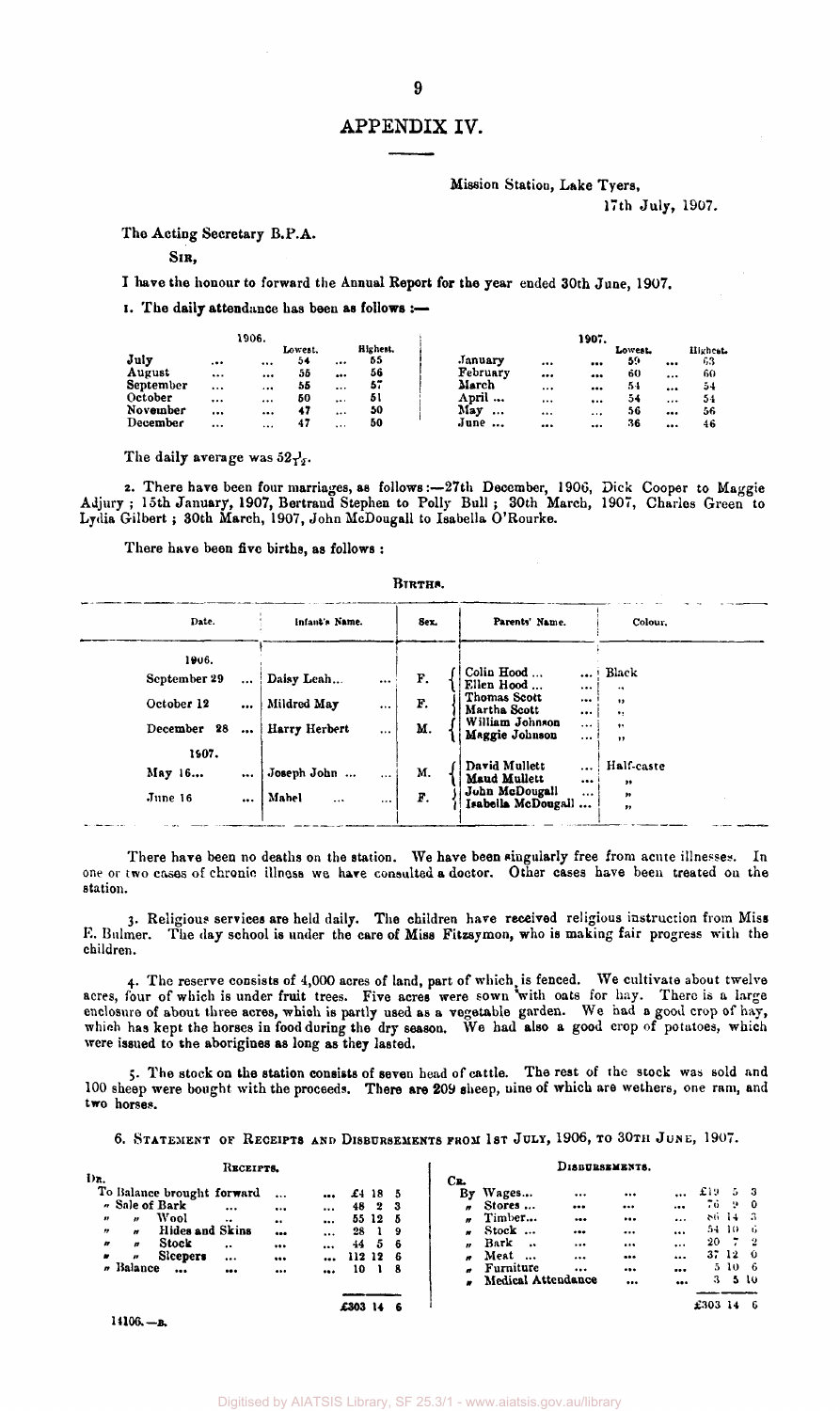7. The number of cottages for the aborigines is 15. Three new houses have been added since last report, one of which is a four-roomed structure. All the houses are occupied.

8. The employment of the men has consisted of various kinds. Building houses, ringing trees, clearing, wattle bark stripping, gardening, and general work. I may mention the names of Billy Hayes and David Mullett, who have done most of the work in connexion with the building of the houses.

9. The aborigines do not hunt native game. Each year they rely more and more on the resources of the station.

10. The drink evil has diminished somewhat It is only when they leave the station that they get drink. Personally I have not seen a drunken aboriginal on the station during the year. Drink is not brought on to the station.

11. The annual supply of clothing was duly distributed as soon as it arrived. I may say that the quality of the supplies was good. I would particularly mention the goods from Pentridge.

12. On behalf of the aborigines, I would thank the Board for all supplies sent. All were of good quality and suitable for them. On behalf of the five old men who received overcoats I must particularly thank the Board. They were very much appreciated by them.

I have the honour to be,

Your most obedient servant.

JOHN BULMER.

### APPENDIX V.

#### Woodford, 16th July, 1907.

SIR,

In accordance with your instructions, I beg to furnish the following report of the state and condition of the blacks at Framlingham Station for the year ended 30th June, 1907.

The number of blacks who attended the station each month during the past year was as follows :-July, 19; August, 19; September, 18; October, 18; November, 16; December, 17; January, 16 ; February, 16 ; March, 11 ; April, 11 ; May, 17 ; June, 17.

| DEATHS. |  |
|---------|--|
|         |  |

| Date.                                     | Name.                                                      | Sex. | Colour.        | Age.                                     |  |
|-------------------------------------------|------------------------------------------------------------|------|----------------|------------------------------------------|--|
| 18th December, 1906<br>30th October, 1906 | Mary Ann Dawson<br>$\cdots$<br>Dicky Patterson<br>$\cdots$ | M.   | Black<br>Black | $\ldots$ 70 years.<br>$\ldots$ 80 years. |  |

Religions services are held on the station each Sunday for the blacks, and are well attended. Secular education is obtained at the State school, Purnim, 2 miles distant.

The Station Reserve contains 500 acres of poor land, and is utilized by the blacks for grazing stock, for which they collect small fees. No cultivation is carried on, as the land is wet and unsuitable.

There are four head of cattle, the property of the Board, now grazing on the reserve.

There are five cottages on the station, all of which are inhabited. One cottage, in which an old aboriginal named Dawson resided, was accidentally destroyed by fire during the year.

The rations and clothes supplied to the blacks have been good, and have given satisfaction.

The sum of £1 9s. for agistment of stock was forwarded to the Board on 4th April, 1907.

I hare the honour to be, Sir,

Your obedient servant,

E. G. SH0EBRIDGE,

Local Guardian Aborigines.

The Acting Secretary, Board for Protection of Aborigines

Melbourne.